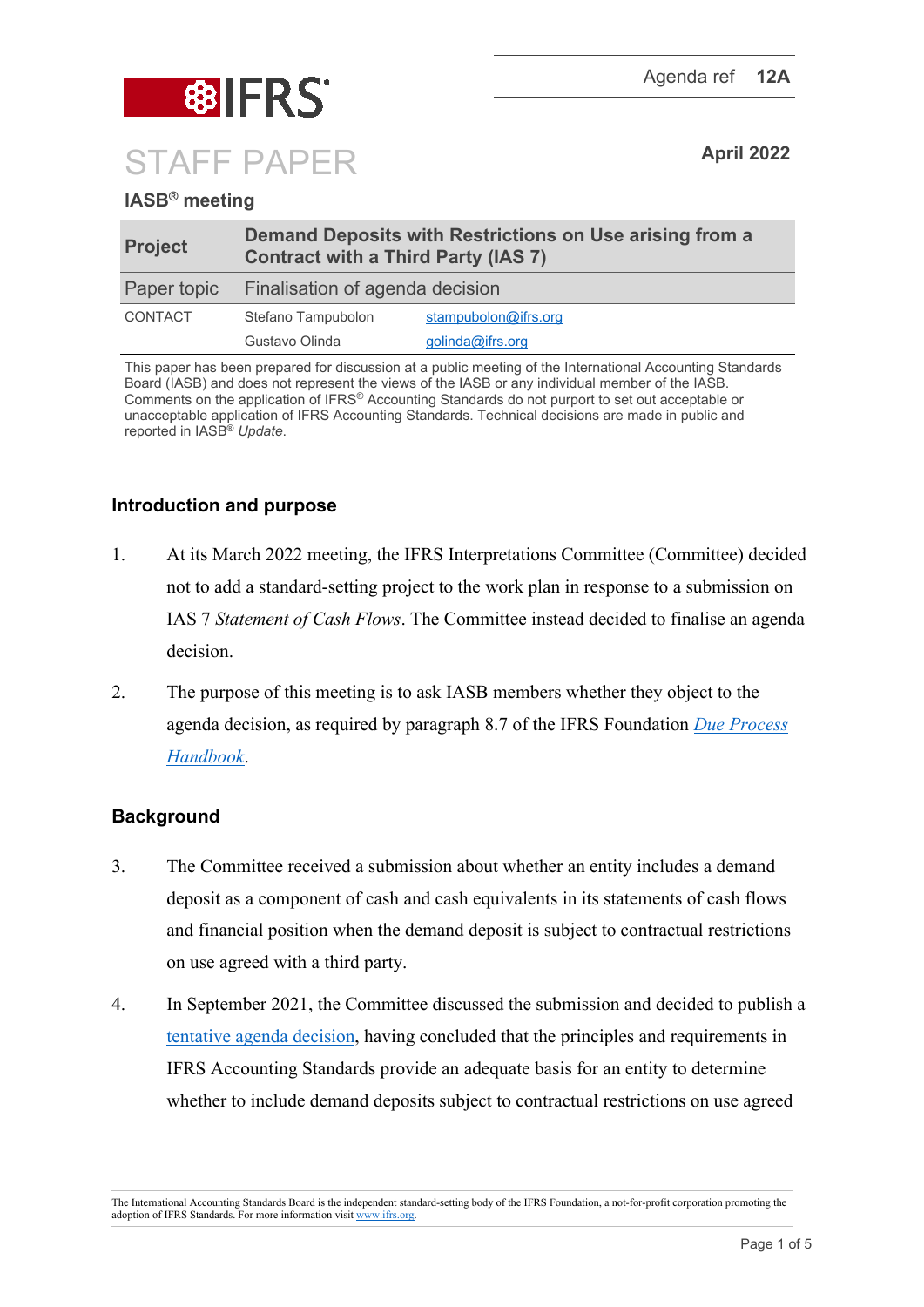with a third party as a component of cash and cash equivalents in its statements of cash flows and financial position.

#### **Overview of the feedback on the tentative agenda decision**

- 5. The Committee received 17 comment letters on its tentative agenda decision by the comment deadline.
- 6. Most respondents agreed (or did not disagree) with the Committee's technical analysis and conclusions in the tentative agenda decision, with some of these respondents expressing concerns. A few respondents disagreed with the Committee's technical analysis.
- 7. Some respondents suggested the IASB address their concerns through a standardsetting project on IAS 7 or as part of a comprehensive review of that Standard. A few of these respondents suggested that the Committee not finalise the agenda decision.
- 8. The Committee considered this feedback and confirmed the analysis and conclusions in the tentative agenda decision.<sup>[1](#page-1-0)</sup> The Committee made some changes to the wording of the tentative agenda decision, namely to:
	- (a) note that the question in the request is about whether the demand deposit meets the definition of 'cash' in IAS 7; and
	- (b) remove a reference to paragraph 48 of IAS 7.
- 9. Thirteen of 14 Committee members voted to finalise the agenda decision.
- 10. Appendix A to this paper includes the wording of the agenda decision, approved by the Committee.

#### **Questions for the IASB**

Do IASB members object to the Committee's:

- (a) decision that a standard-setting project should not be added to the work plan; and
- (b) conclusion that the agenda decision does not add or change requirements in IFRS Accounting Standards?

<span id="page-1-0"></span><sup>&</sup>lt;sup>1</sup> [Agenda Paper 3](https://www.ifrs.org/content/dam/ifrs/meetings/2022/march/ifric/ap03-demand-deposits-with-restrictions-on-use.pdf) to the Committee's March 2022 meeting analyses comments received.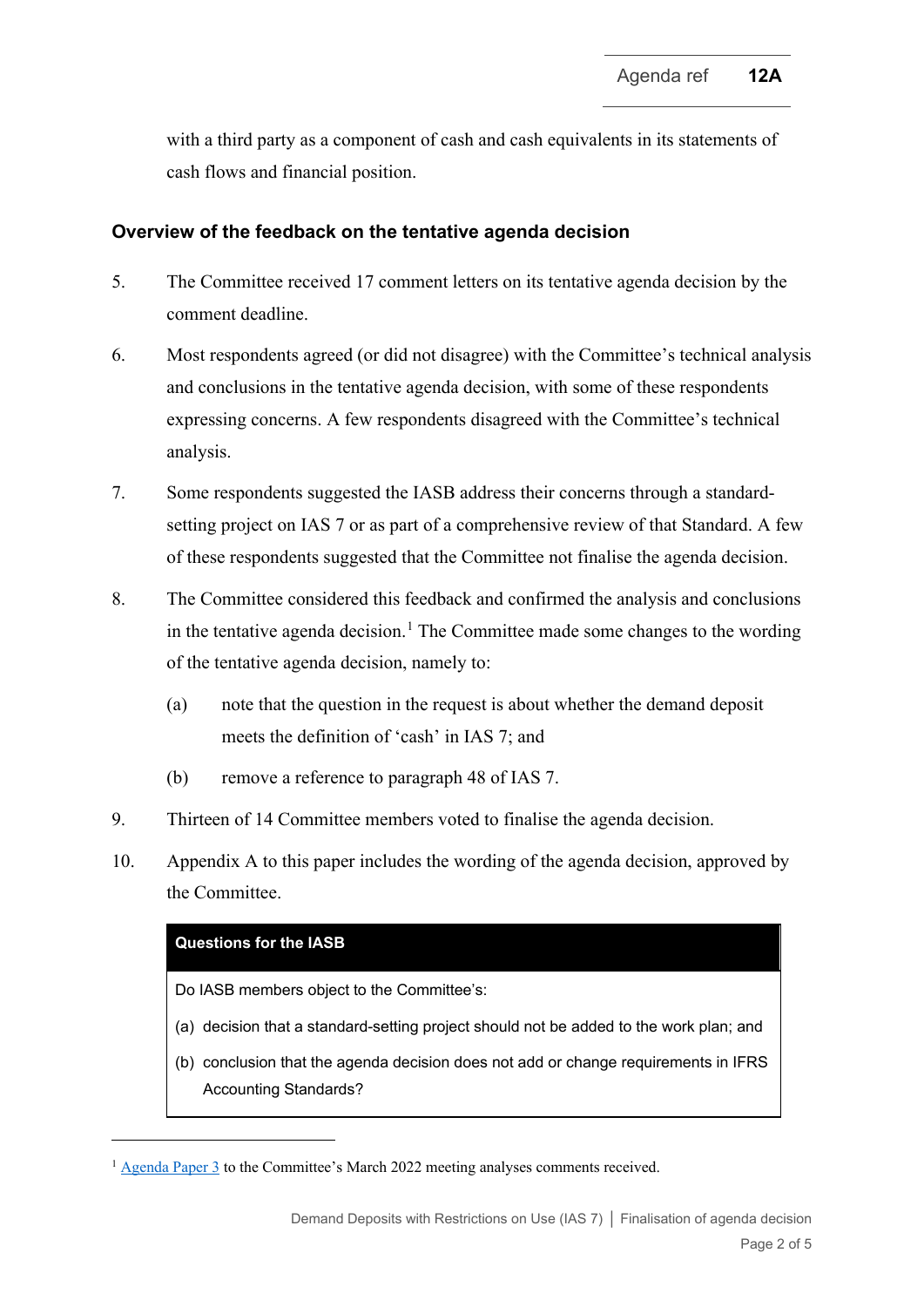# **Appendix A—The Agenda Decision**

A1. The Agenda Decision below was approved by the Committee at its meeting in March 2022.

# **Demand Deposits with Restrictions on Use arising from a Contract with a Third Party (IAS 7** *Statement of Cash Flows***)**

The Committee received a request about whether an entity includes a demand deposit as a component of cash and cash equivalents in its statements of cash flows and financial position when the demand deposit is subject to contractual restrictions on use agreed with a third party. In the fact pattern described in the request, the entity:

- a. holds a demand deposit whose terms and conditions do not prevent the entity from accessing the amounts held in it (that is, were the entity to request any amount from the deposit, it would receive that amount on demand).
- b. has a contractual obligation with a third party to keep a specified amount of cash in that separate demand deposit and to use the cash only for specified purposes. If the entity were to use the amounts held in the demand deposit for purposes other than those agreed with the third party, the entity would be in breach of its contractual obligation.

# **Cash and cash equivalents in the statement of cash flows**

The Committee noted that the question in the request is about whether the demand deposit meets the definition of 'cash' in IAS 7.

Paragraph 6 of IAS 7 defines 'cash' by stating that it 'comprises cash on hand and demand deposits.' IAS 7 includes no requirements on whether an item qualifies as cash beyond the definition itself.

IAS 7 and IAS 1 *Presentation of Financial Statements* indicate that amounts included in cash and cash equivalents may be subject to restrictions, namely:

a. paragraph 48 of IAS 7 requires an entity to disclose information about 'significant cash and cash equivalent balances held by the entity that are not available for use by the group'; and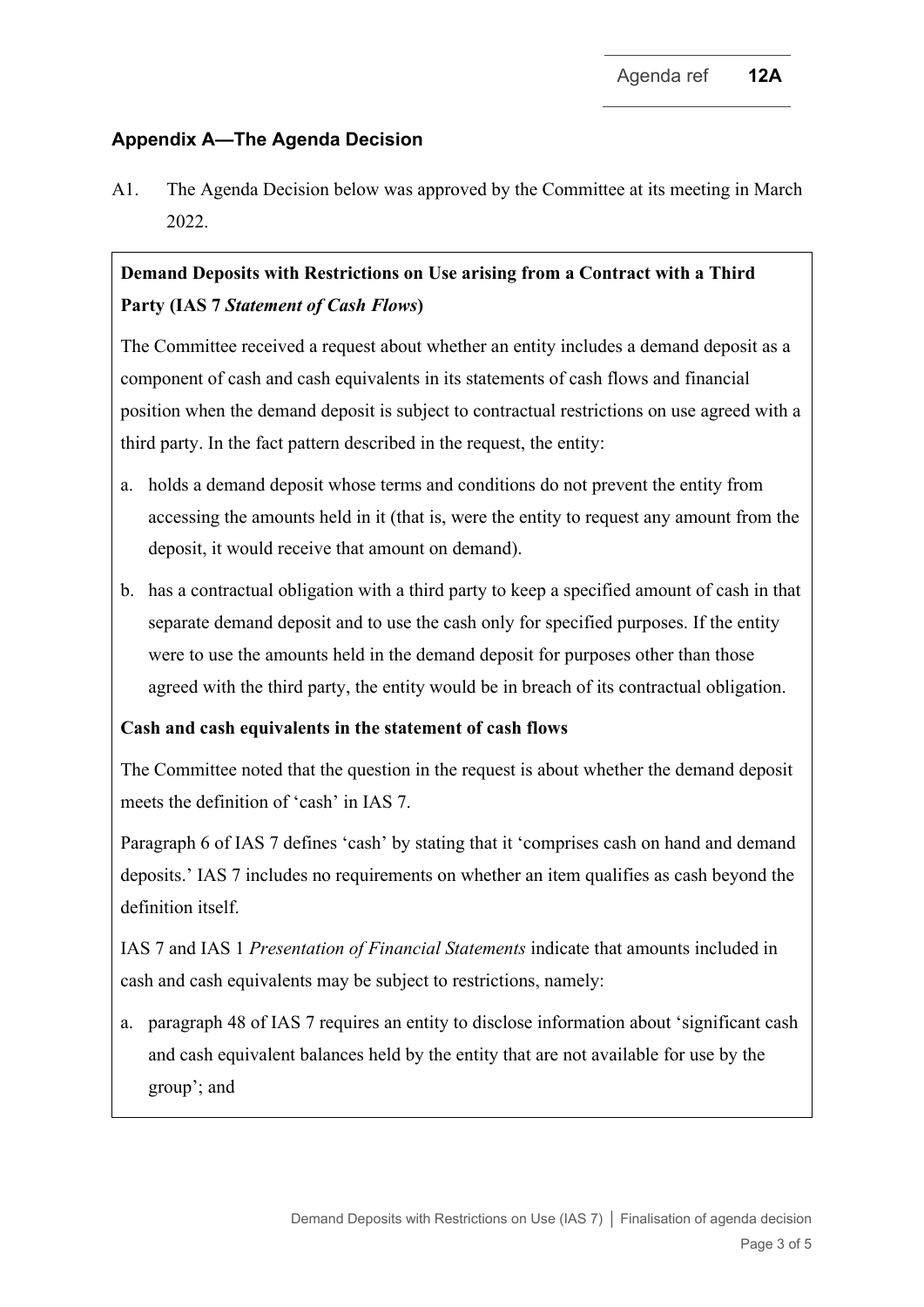b. paragraph 66(d) of IAS 1 requires an entity to classify as current an asset that is 'cash or a cash equivalent (as defined in IAS 7) unless the asset is restricted from being exchanged or used to settle a liability for at least twelve months after the reporting period'.

The Committee concluded that restrictions on the use of a demand deposit arising from a contract with a third party do not result in the deposit no longer being cash, unless those restrictions change the nature of the deposit in a way that it would no longer meet the definition of cash in IAS 7. In the fact pattern described in the request, the contractual restrictions on the use of the amounts held in the demand deposit do not change the nature of the deposit—the entity can access those amounts on demand. Therefore, the Committee concluded that the entity includes the demand deposit as a component of 'cash and cash equivalents' in its statement of cash flows.

## **Presentation in the statement of financial position**

Paragraph 54(i) of IAS 1 requires an entity to include a line item in its statement of financial position that presents the amount of 'cash and cash equivalents'. Paragraph 55 of IAS 1 states 'an entity shall present additional line items (including by disaggregating the line items listed in paragraph 54) … in the statement of financial position when such presentation is relevant to an understanding of the entity's financial position'.

Therefore, the Committee concluded that, in the fact pattern described in the request, the entity presents the demand deposit as cash and cash equivalents in its statement of financial position. When relevant to an understanding of its financial position, the entity would disaggregate the 'cash and cash equivalents' line item and present the demand deposit separately in an additional line item.

An entity that presents assets as current or non-current would classify the demand deposit as current applying paragraph 66(d) of IAS 1, unless the demand deposit is 'restricted from being exchanged or used to settle a liability for at least twelve months after the reporting period'.

## **Disclosures**

Paragraph 45 of IAS 7 states that 'an entity shall disclose the components of cash and cash equivalents…'. Applying this requirement, in the fact pattern described in the request, the